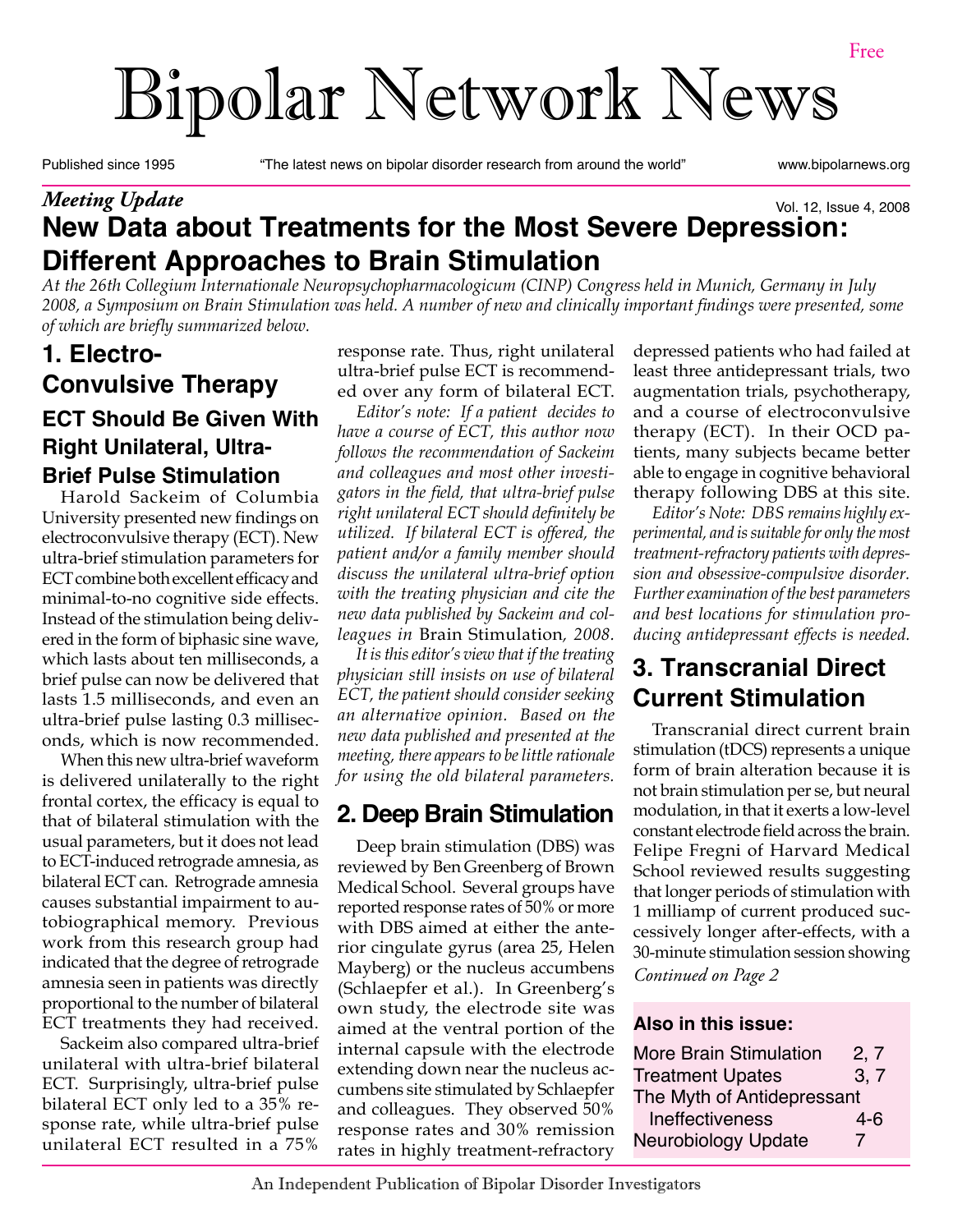# **Transcranial Direct Current Stimulation (continued)**

after-effects lasting 90 minutes, and a 60-minute stimulation producing after-effects lasting 150 minutes. *Continued from Page 1*

Opposite effects on neuropsychological function and perhaps mood are observed, depending on whether anodal or cathodal tDCS current is delivered to the dorsolateral prefrontal cortical region, with the other electrode more towards the orbital frontal cortex, with cathodal current yielding improvements. They found in two pilot projects that five sessions of 20 minute duration with one milliamp cathodal current over the left dorsolateral prefrontal cortex yielded about 40% response rate (measured in terms of improvement on the Beck Depression

#### Bipolar Network News

**Editor-in-Chief**: Robert M. Post, MD **Managing Editor**: Moira McCauley

The BNN is published four times a year by investigators working with patients with bipolar disorder to better understand the long-term course of illness. The newsletter is available free of charge to all who request it.

Although the editors of the BNN have made every effort to report accurate information, much of the work detailed here is in summary or pre-publication form, and therefore cannot be taken as verified data. The BNN can thus assume no liability for errors of fact, omission, or lack of balance. Patients should consult with their physicians, and physicians with the published literature, before making any treatment decisions based on information given in this issue or in any issue of the BNN.

Publication of the BNN is made possible by an unrestricted grant from the Dalio Foundation.

As per recent journal disclosure requirements, Dr. Post has consulted to and spoken for Abbott, Astra Zeneca, Bristol-Myers Squibb, and Glaxo-SmithKline.

The opinions expressed in the BNN are solely those of the editors, and do not represent the views of any scientific entity or foundation.

| Send any comments<br>or suggestions to:                              | To be placed on the mailing<br>list, please contact us at: |  |
|----------------------------------------------------------------------|------------------------------------------------------------|--|
| <b>BNN</b><br>5415 W. Cedar Lane<br>Suite 201B<br>Bethesda, MD 20814 | <b>BNN</b><br>PO Box 18<br>Beltsville, MD 20704-0018       |  |
| Website: www.bipolarnews.org<br>Email: info@bipolarnews.org          |                                                            |  |

Page 2

Inventory), while occipital cathodal tDCS produced much lower percentage response rates and sham treatment only about 10% improvement.

*Editor's Note: These investigators found that stimulation at 2 milliamps for two weeks (five sessions/week of 20 min duration each, for a total of 10) produced minor skin lesions, and the issue of tissue heating and electrolysis at the electrode site are side effects that require monitoring. It does appear that the cathode electrode over the left dorsolateral prefrontal cortex is more effective than anodal stimulation in this and other studies.* 

*Issues including ease of use/administration of tDCS and expense of equipment leave tDCS as a promising treatment option in need of further clinical testing before it is routinely brought to the clinic. This is especially true because one abstract presented at the meeting by another research group did not show significant differential effects of tDCS compared with sham treatment. That group was going to explore longer durations of treatment application.*

#### **4. Repeated Transcranial Magnetic Stimulation**

#### **An Update On Technique**

Two papers were presented on advances in the application of repeated transcranial magnetic stimulation (rTMS). In the first, Levkovitz presented data regarding the new H1, H2, and H1L coils. They deliver stimulation deeper into the brain than standard rTMS, approximately 5-6 centimeters in the case of the H1 coil, compared with the usual 1 centimeter delivered by the traditional figure-eight coil. Using this new H1 coil, 45% remission rate was achieved when stimulation was delivered at 120% of motor threshold (MT). However, no remissions were achieved at 110% MT, indicating that higher intensity of stimulation was important.

Also, delivering stimulation bilaterally with the new H2 coil resulted only in 15% remission rates suggesting that, like ECT above, in this case left unilateral rTMS is better than bilateral stimulation, and higher intensities are better than lower.

In the second paper, Frank Padberg reviewed ways of increasing effectiveness of rTMS by altering its parameters. He found, giving 2 to 10 second trains of 5 Hz (theta bursts) or 10 Hz, that the frequency of 10 Hz was equally effective to amphetamine in inhibiting dopamine receptor binding in the human striatum, indicating that acute rTMS increased dopamine release. He then compared continuous vs. intermittent theta stimulation and found that the intermittent stimulation decreased working memory and activated the left prefrontal cortex and insula. The two types of stimulation had different effects on current density as well.

Padberg also found that the direction of changes in neural activity on brain imaging scans was dependent on the initial activity of the brain state. Animal studies report similar statedependent effects of rTMS. When administered during periods of low spontaneous firing rates, rTMS increased firing rates, but when neural activity was at baseline high rates, the same rTMS produced decreases in firing. Similar observations were also made by Siebner, that pretreatment stimulation with transcranial direct current stimulation (tDCS) with anodal versus cathodal current yielded opposite effects when followed by the same rTMS parameters.

These findings are likely to be clinically important for the ultimate identification of optimal parameters of rTMS in the treatment of depressed patients. The data suggest the possibility that patients with more left prefrontal activity at baseline may benefit from lower stimulus frequencies (1 Hz rTMS) in order to normalize the fast firing, while those with baseline hypoactivity on their PET scans may benefit from higher stimulation frequencies (10 to 20 Hz) in order to increase activity in this area of brain, as previously postulated.

*Continued on Page 7*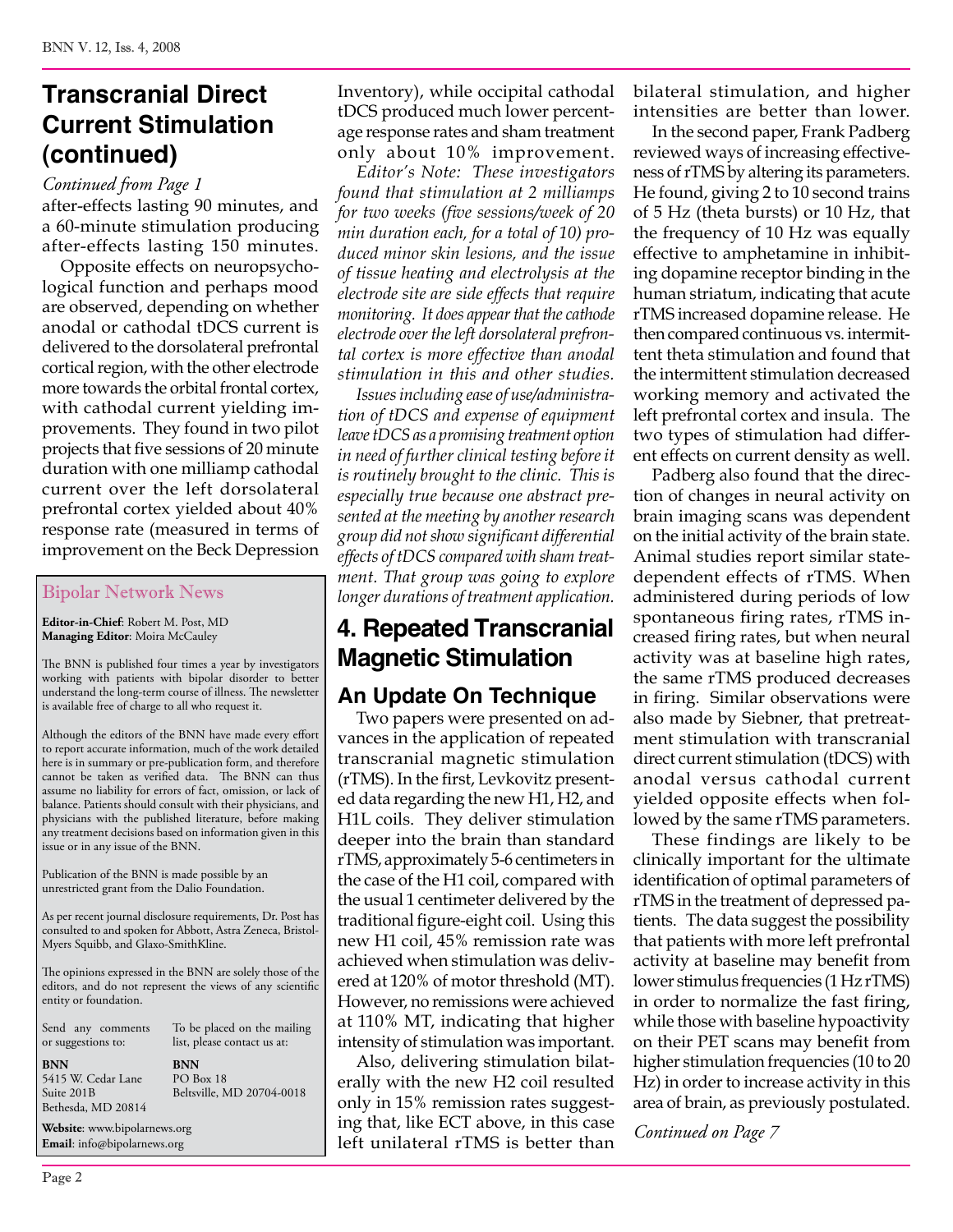#### **Thyroid Hormone Helps Antidepressant Response in Unipolar Depression** *Treatment Update*

At the Collegium Internationale Neuro-psychopharmacologicum (CINP) meeting in July 2008, Bernie Lerer presented new data on the use of thyroid hormone to treat unipolar depression, and added mechanistic data to further support its rationale. Some studies have indicated that thyroid potentiation of antidepressant response by adding the thyroid hormone  $T_3$  (triiodothyronine or Cytomel), as opposed to  $T_4$  (levothyroxine or Synthroid), to one of the older tricyclic antidepressants at the onset of treatment can accelerate the rate of response to the antidepressant. In those who have had an incomplete response to the first generation antidepressants,  $\mathrm{T}_\mathrm{3}$  augmentation is more effective than placebo in decreasing the severity of depression, as shown in a recent meta-analysis.

 $T_{3}$  augmentation has not been explored as extensively with newer antidepressant agents, but a recent article by Kazaz in *Archives of General Psychiatry* (2007) reported that  $T_3$  enhanced the antidepressant effects of the serotonin-selective antidepressant sertraline (Zoloft).

What is noteworthy about most  $T<sub>3</sub>$ augmentation studies is that **thyroid** potentiation with  $T<sub>3</sub>$  is effective re**gardless of whether baseline thyroid function is normal**. However, in the sertraline study, it was found that those who remitted on treatment had lower  $\mathrm{T}_3$  levels at baseline, suggesting that  $\mathrm{T}_3$ could be augmenting thyroid effects in someone with relatively lower  $T_3$ but within normal limits. In addition, Lerer reported that in laboratory animals,  $T_{3}$  increased frontal cortical levels of serotonin and helped in the downregulation of  $5HT_{1A}$  and  $5HT_{1B}$  receptors. Thus, it is possible that the  $T<sub>3</sub>$ **effects** are independent of any thyroid effect and **may be active through mechanisms that affect serotonin.**

A further rationale for the use of  $T<sub>3</sub>$ is that Ambrogini (*Neuroendocrinology,* 

2005) indicated that  $T_3$  was necessary for the production of new neurons in the central nervous system (neurogenesis). Eitan et al. (2008) reported that in animals,  $T_{3}$  by itself had marginal **effects on neurogenesis**, while fluoxetine had positive effects, but **when**   $\mathbf{T}_{\mathbf{3}}$  and fluoxetine were used in com**bination, the effects were additive**.

Thyroid hormone is originally released from the thyroid gland as  $T_4$ (thyroid hormone with four iodines attached), but then is converted to  $T<sub>3</sub>$  in the blood by an enzyme that removes one of the iodines. Some individuals have deficient de-iodinase, resulting in lower  $T_3$  levels at baseline. Targeting those with a common variant, or a single nucleotide polymorphism (SNP), that results in deficient de-iodinase might make it possible to select those who would respond best to thyroid augmentation.

Clinically, most studies of thyroid augmentation have used 25-50 µg/ ml of  $T_3$  (Cytomel) for augmenting antidepressant effects, and have found this range of doses to be well tolerated. Even minimal degrees of tachycardia (rapid heartbeat), anxiety, or sweating are rare with these lower doses of  $T_{3}$ .

*Editor's note: T3 has promising effects in patients with bipolar as well as unipolar depression, in unpublished observations of Frye and associates. Thus, it would appear worthwhile to augment initially with T3 (Cytomel), which has a short halflife and rapidly disappears from blood on discontinuation of the drug, should there be side effects. (This is in notable contrast to the administration of T4 , which has a much longer half-life of 10 to 12 days' duration. If one took T4 and experienced unwanted side effects, stopping the treatment immediately*   $\omega$ ould only halve blood levels of  $T_{_{4}}$  after 10-12 *days.* For this reason, T<sub>4</sub> dosing *should be titrated upward very gradually.)*

 $T_4$  rather than  $T_3$  has been used in *high (or supraphysiologic) doses for augmentation of other incompletely* 

*effective treatment approaches for those with rapid cycling bipolar disorder and refractory unipolar depression. Mark Bauer (now in Providence, RI) and Peter Whybrow (Chairman of the Department of Psychiatry at UCLA) performed studies with high dose T4 , following the work of others (Gjessing) who saw that use of thyroid extract was helpful in the treatment of periodic catatonia. Mike Bauer(of UCLA Medical School and Charité-University Medicine Berlin) has performed a placebo-controlled study comparing 200 µg of T4 to placebo and has reported positive effects with substantial clinical responses in some of the patients studied, but the blind has not yet been broken.* 

*Given the ambiguities of the current high-dose T4 data and some concerns about medical side effects when the free thyroxine index is pushed to 150% of normal with this approach, it would appear prudent to*  initially explore  $T_{_3}$  augmentation and other *antidepressant approaches in unipolar and bipolar depression relatively early in the treatment algorithm and save the supraphysiological dosing with T4 for much later in the treatment sequence if needed for those who continue to exhibit refractory affective symptomatology.* 

*These recommendations also converge with those of Andy Nierenberg and colleagues in the STAR-D trial, in which*  they compared  $T_{\overline{3}}$  and lithium augmen*tation for initial inadequate responders to the serotonin-selective antidepressant citalopram (Celexa) in unipolar depression. T3 was associated with remission in 24.7% of the instances, while lithium augmentation (another commonly used approach) was associated with remission in 15.9% of patients, a substantial difference, but one that was not statistically significant, potentially because of the small number of subjects entered into the trial. In that study, lithium doses were given at up to 900 mg/day and T3 doses were given at up to 50 µg/day. T3 was also associated with fewer adverse side effects.*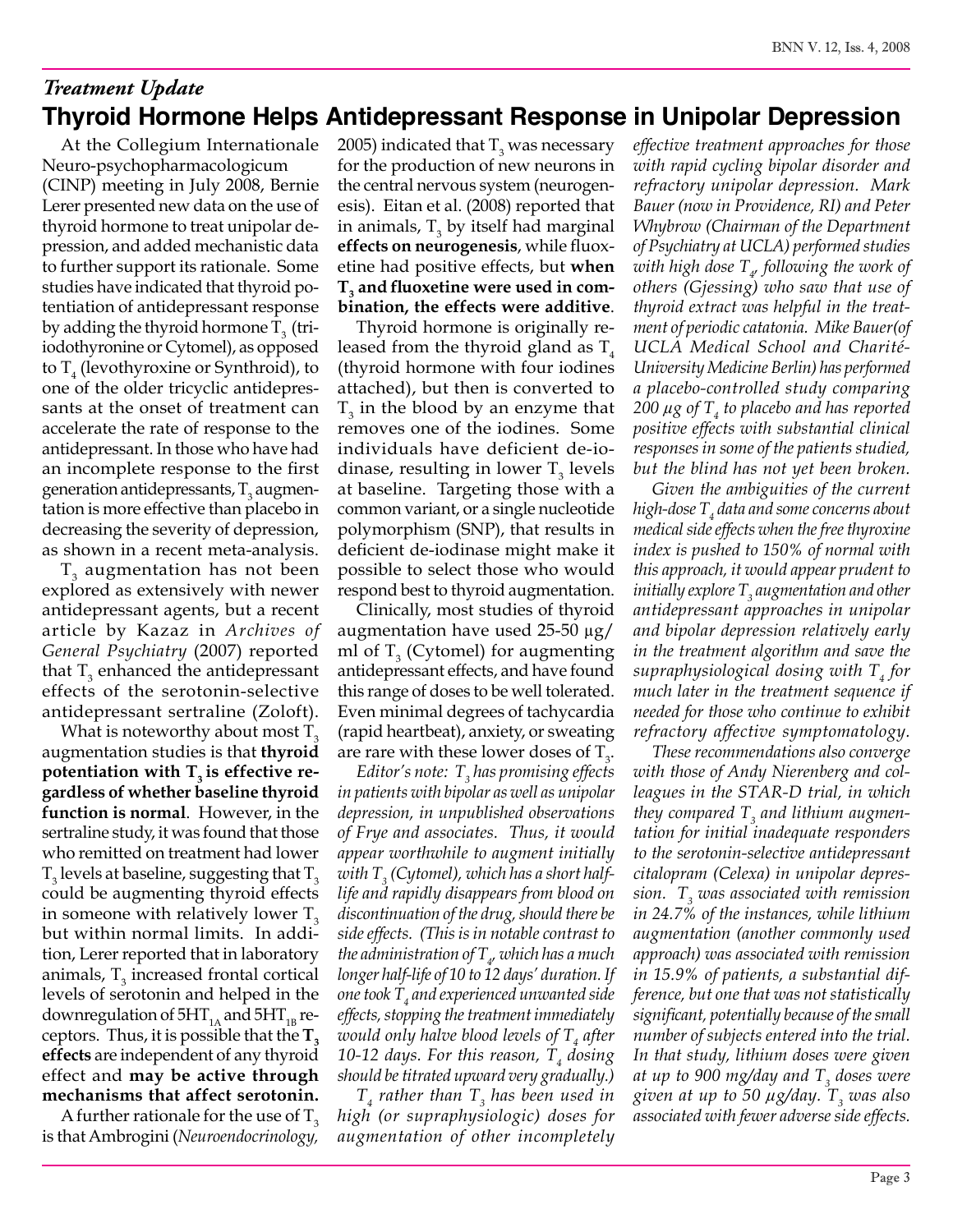# **What You Read In The Newspapers May Be Bad For Your Health:**  *The Myth of Antidepressant Ineffectiveness in Unipolar Depression*

Recent articles in newspapers and the lay press have suggested that the **acute** antidepressant effects of the older tricyclic antidepressants and the new second generation antidepressants, such as the serotonin-selective antidepressants, the serotonin-noradrenergic antidepressants including venlafaxine (Effexor) and duloxetine (Cymbalta), and the dopamine-active compound bupropion (Wellbutrin), are not as robust as originally surmised.

A new analysis ("Selective Publication of Antidepressant Trials and Its Influence on Apparent Efficacy," Turner et al., New England Journal of Medicine, Jan 17, 2008) of all the published and unpublished data suggested that many of the antidepressants failed to beat a placebo in some studies that were not published.

However, this lack of publication of negative studies was largely due to the fact that the Federal Drug Administration (FDA) required only two positive antidepressant trials showing a drug superior to placebo (and did not care if there were one or many negative trials). Given that depression is a highly intermittent illness with spontaneous improvement and placebo responses occurring in a substantial percentage of patients, it would be expected that even highly effective agents like fluoxetine (Prozac) might, in some instances, fail to differentiate from placebo.

What these recent articles fail to address is the overwhelming data supporting the long-term efficacy of virtually all of the antidepressants compared with placebo. That is, after a patient has an acute antidepressant response to a drug and continues to be well on it for a considerable period of time (indicating that the depressive episode has remitted and the patient has recovered), if he or she is then randomized to continuation

of that antidepressant or switched over to placebo, **the results dramatically support the efficacy of long-term drug continuation and prophylaxis** (preventative therapy).

In 1992, John Davis completed a meta-analysis of the randomized placebo-controlled studies and found that the antidepressant drug effect was robust, with an effect size similar to that of penicillin. The likelihood of this drug effect resulting from chance was miniscule. It was very clear that drug continuation was more effective than placebo. Usually, a clinical trial is considered effective if the chances are better than 95% that the drug

> *All types of antidepressants increase neuroprotective factors and the production of new neurons in the brain.*

is more effective than placebo (i.e. p < .05). **In Davis' meta-analysis, the likelihood that the drug effect was a chance finding was p < 10-34.** 

There have been dozens more positive antidepressant prophylaxis studies since 1992, particularly since European regulatory approval processes require antidepressants to be studied in the long term. The likelihood that all the positive studies are due to chance is infinitesimally small. In addition, many studies have indicated that with longer term treatment, the drug/placebo difference can increase over time, as illustrated in a recent study of the randomized continuation of venlafaxine vs. placebo, where the drug/placebo differences are highly significant in the first year of the randomized study, but even more impressive in the second year. *Continued on Page 5*

Almost all the academic bodies and clinical research societies who have examined the data suggest that it is important to consider long-term prevention with antidepressants after the occurrence of two or three prior depressive episodes. **In someone who has had several prior depressive episodes, the chance of having a relapse when his or her antidepressant is replaced with a placebo is about 50% in the first year,** increasing to 75% in the second year off the drug, and increasing to about 85% by the third year off the drug. With most of the drugs studied, this rate of relapse is reduced by more than half. The odds of staying well with antidepressant continuation thus greatly exceed those of discontinuing a drug, even if one uses a slow taper.

These well-described clinical findings and study data are now supplemented by a variety of new perspectives about the potentially toxic effects of recurrent depressive episodes themselves, whether unipolar or bipolar. As reviewed in other *BNN*s, new data suggest that every episode of depression is associated with increases in oxidative stress and decreases in brain-derived neurotrophic factor (BDNF), a chemical needed to help keep cells healthy and maintain long-term memory. Stress also decreases BDNF in the brains of laboratory animals that experience early severe traumatic events. These data have been partially replicated in patients who have experienced severe abuse in childhood and have been found to have low BDNF in their blood as adults. Virtually all antidepressant modalities increase BDNF and prevent stress from decreasing BDNF.

The antidepressants, as well as the mood stabilizers for bipolar illness, lithium and valproate, not only increase BDNF, but they also increase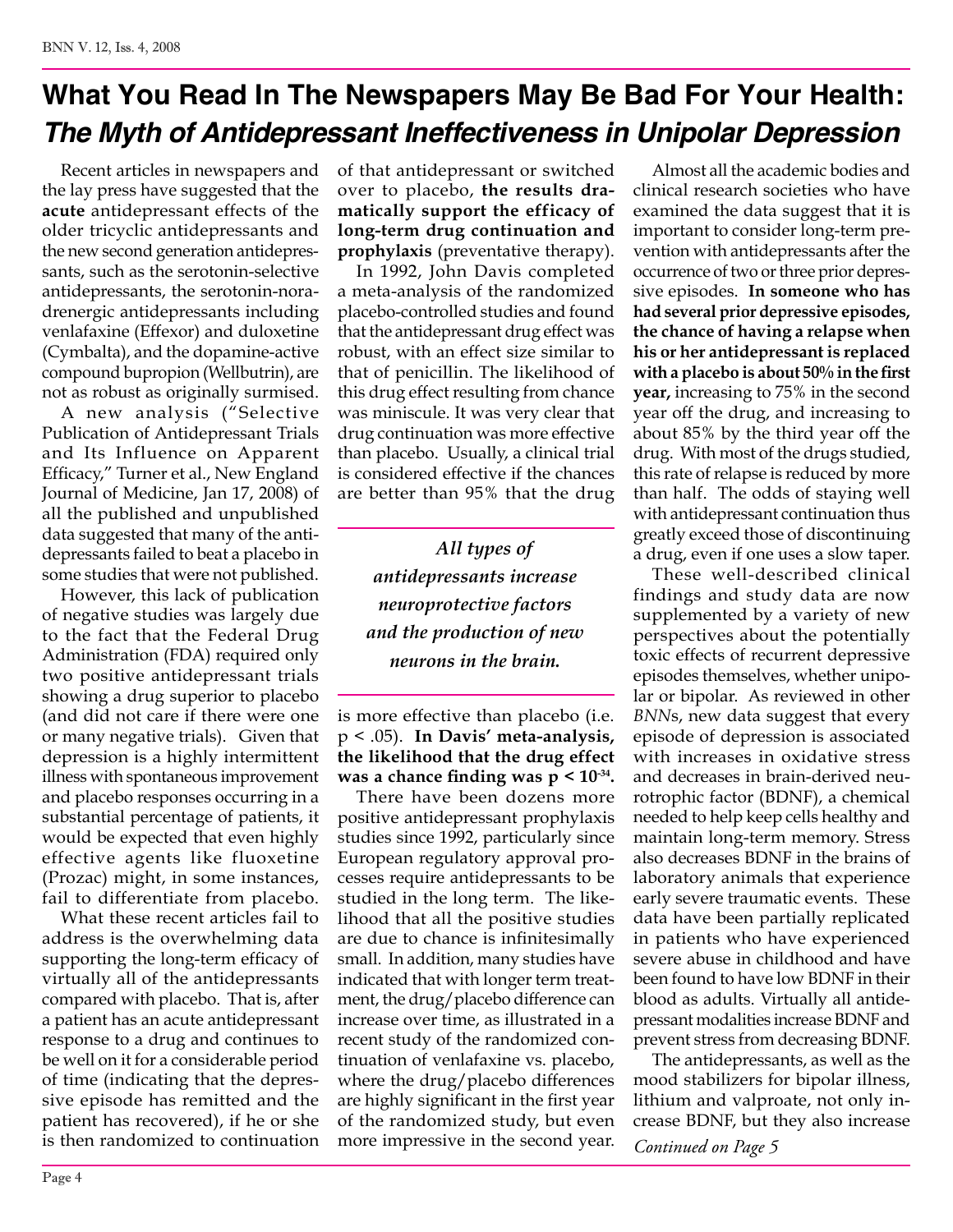#### **Antidepressants Effective in Preventing Unipolar Recurrences**

#### *Continued from Page 4*

neurogenesis, or the formation during adult life of new neurons, which migrate into the hippocampus and become functional. Data now indicate that that the longer people are depressed, the greater their decrease in hippocampal volume as measured on the MRI. **However, if patients with depression are treated with antidepressants more of the time, they do not show the loss in hippocampal volume** that those treated with antidepressants less of the time do.

These data and many others strongly support the notion that the antidepressant effects on BDNF and neurogenesis measured in the brains of animals and in the blood of patients are likely relevant to the normal maintenance of brain structures such as the hippocampus. The new viewpoint is that depression is not only extraordinarily painful subjectively and somatically, but is also potentially toxic to normal cellular function and even cell survival.

Thus, for someone with recurrent depression, the importance of long-term preventive care cannot be overestimated from a clinical and empirical perspective, and now also from a neurobiological and theoretical perspective. Further supporting these observations of the exceedingly high benefit-to-risk ratio of long-term antidepressant prophylaxis for unipolar depression are the overwhelming data that **depression predisposes one to a variety of other medical illnesses, such as heart attacks and strokes, and makes the treatment of other illnesses such as diabetes more complicated and difficult**. Thus, depression is a potentially lifethreatening illness based not only on the risk of suicide, which is estimated to be a 10-15% lifetime incidence in those with major depression, but also in terms of the very substantial loss

of life expectancy based on increased mortality from other medical causes.

We could end this story at this juncture and hope we have sufficiently made our point clear. However, a bit of commentary may also be worthwhile in putting these findings into perspective.

Newspapers are in the business of selling papers, and creating sensational stories does so. However, when these kinds of stories are constructed purposefully and with ignorance of the larger picture, they can mislead the public and deserve being countered with a full set of facts. We emphasize this here because an overwhelming majority of patients in the US do not even complete a full course of acute antidepressant treatment, which is a suggested six to nine months after their first or second episode of depression has remitted. In someone who has had three episodes, staying

*Continued on Page 6*

# FPO Venlafaxine slide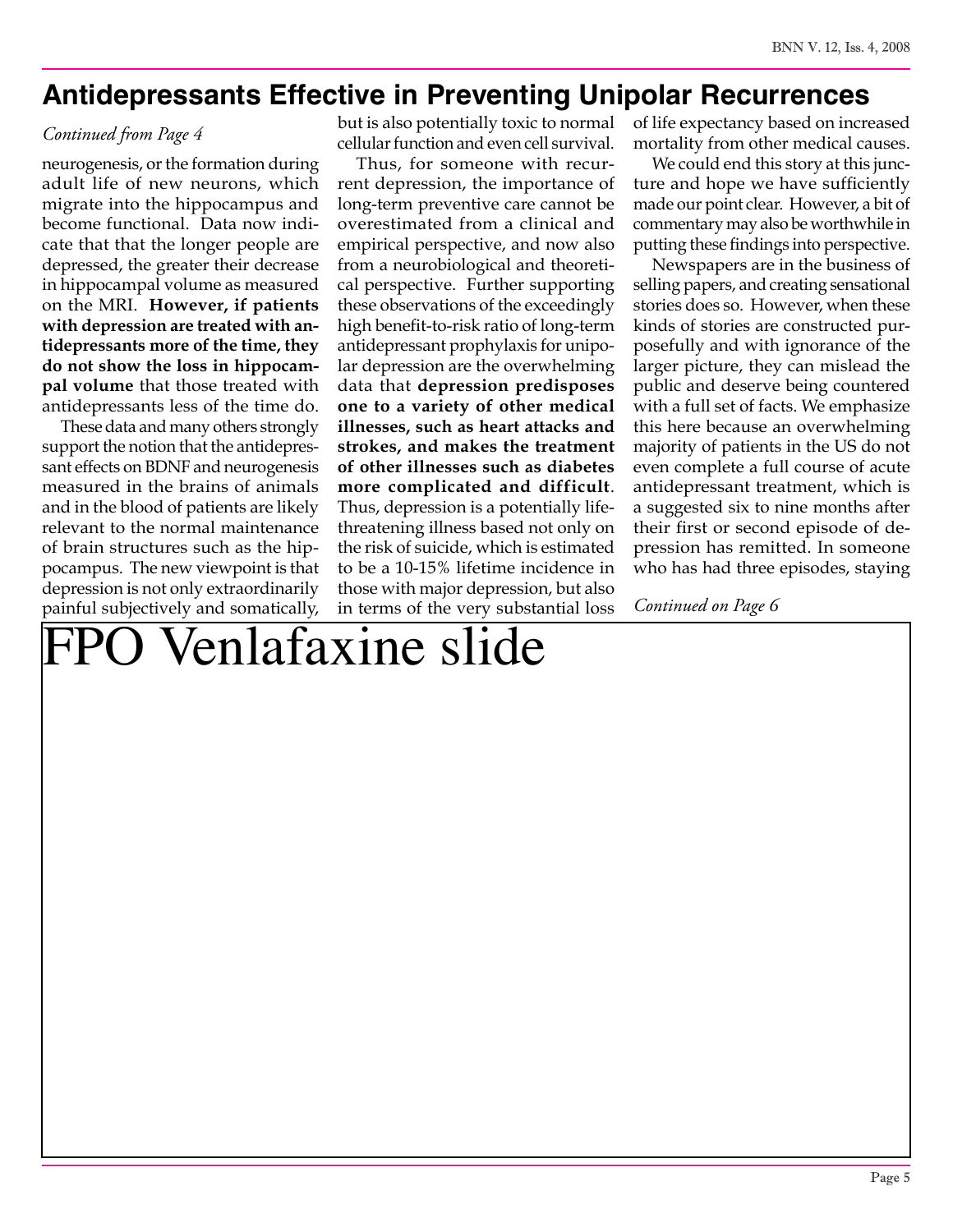# **Long-term Antidepressant Treatment of Depression May Protect Brain**

#### *Continued from Page 5*

on antidepressants for the long term provides strong support for one's psychiatric and medical health.

There must be a sea change in popular attitudes toward adequate acute and long-term antidepressant treatment. If you read articles in the newspaper critical of antidepressant use, know that you are not necessarily getting the entire truth and that this advice is not necessarily good for your long-term health or well being. Be informed, get the facts, talk to your doctor, and prevent recurrent depressions with long-term treatment. The data strongly suggest that it may help protect your brain.

If you have recurrent episodes of depression and are considering discontinuing the use of antidepressants even after a long period of wellness, you should discuss this carefully with your physician and reconsider. If a friend or family member is considering discontinuing antidepressants, show them this article and tell them that many recent newspaper articles have left out the essential facts, and stopping their antidepressants is not likely good for their longterm psychiatric or medical health.

Some newspaper articles have even suggested that the "overestimation" of the magnitude of acute antidepressant effects compared to placebo is a drug company conspiracy. The facts are that the acute effects of antidepressants are not always as good as we might hope, and additional treatments are often needed to achieve an acute remission.

Moreover, one of the reasons drugs work less well for an acute episode is that people often wait long periods of time and after the experience of a great many depressions to consider acute treatment of an episode. Substantial amounts of data support the disturbing view that the more depressions

you have, the less likely you are to respond to an antidepressant. Thus, some of the recent articles in the press suggesting that the antidepressants might not work well compared to placebo might discourage people from seeking appropriate treatment for what is a very serious illness associated with among the highest rate of disability among all medical illnesses. *So much for the conflict of interest attributed to drug companies; the news media itself has plenty when it fails to give the full story about long-term prevention*.

> *Antidepressants are highly effective in preventing recurrence of unipolar depression; they should be used chronically like drugs for high cholesterol or blood pressure.*

You might wonder about my own potential conflicts of interest. In the past two years, I have consulted or been on the speakers' bureau for drug companies including: Abbott Pharmaceuticals, Astra-Zeneca, Bristol-Myers-Squibb, Glaxo-Smith-Kline, and Jannsen. However, I do not receive any money when these or other drug companies' revenues increase or decrease, and I am not a holder of stock options, etc. On the other hand, I have spent my entire clinical research career, including 35+ years at the National Institute of Mental Health, trying to treat patients with the most severe forms of recurrent depression and bipolar illness. Almost every one of the many hundreds of patients I have treated wished they had started

long-term preventive approaches to their illness much earlier, with the hope of warding off the more difficult, and in some cases, catastrophic consequences with which it is associated.

Finally, it must be re-emphasized that these are not my private or personal points of view, but ones shared by the vast majority of clinicians and investigators in academic medicine. **Long-term preventive treatment is recommended after three prior depressive episodes** by the American Psychiatric Association, the American College of Neuropsychopharmacology, the International Guidelines generated by the Collegium Internationale Neuropsychopharmacologicum, and every other academic or educational organization with which I am familiar. Just because depression is too often mistreated in the U.S. because of a lack of long-term follow through and prevention, does not mean that this should include you, your family members, or your friends.

Depression hurts the brain and body as well as the mind and needs to be approached and treated with the same care and detailed attention as any other recurrent medical illness. Don't let the stigma that remains attached to the study and treatment of psychiatric illness be a critical variable in your choice of the most appropriate treatment.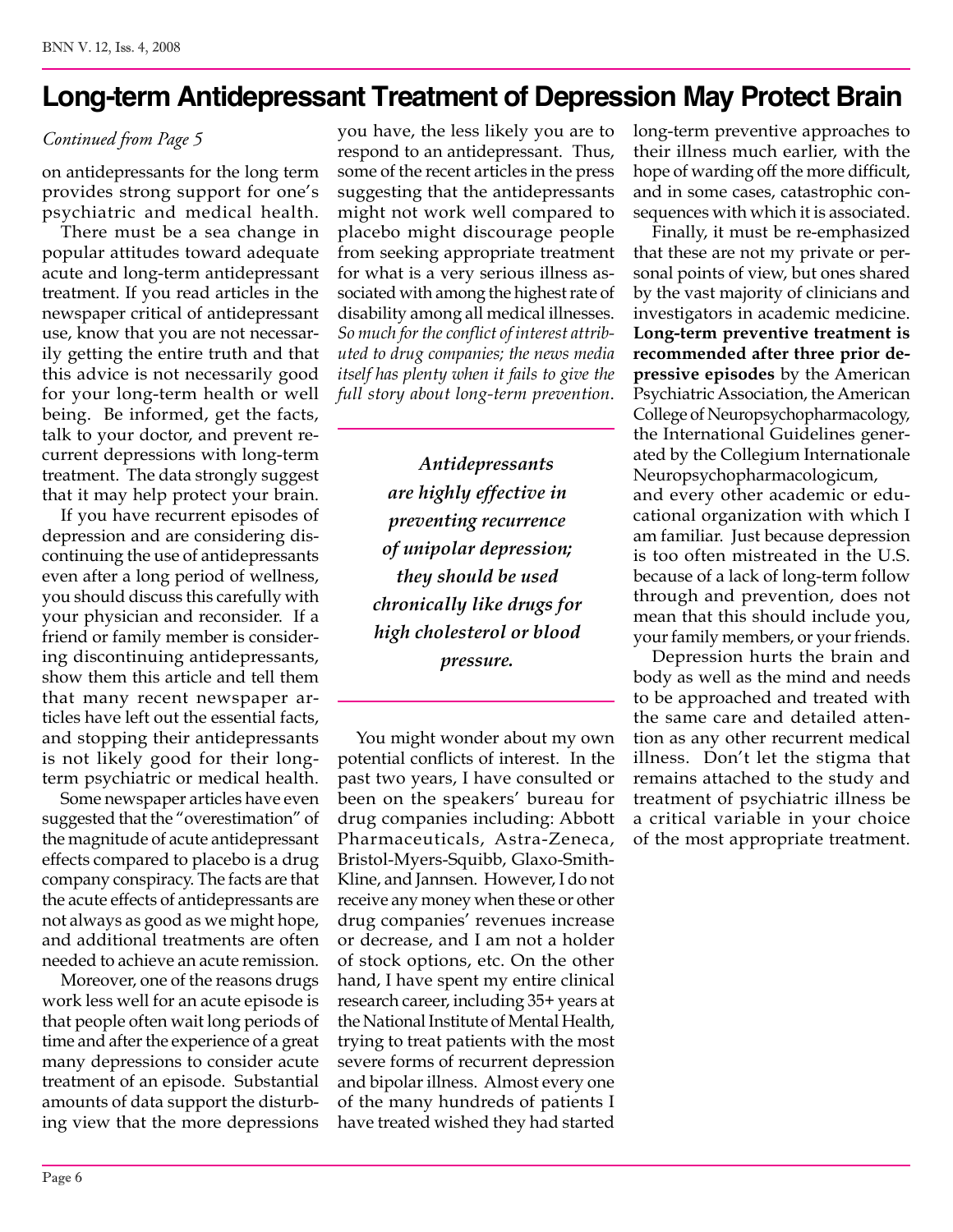#### **Brain Stimulation: rTMS (continued)**

*Continued from Page 7*

Padberg concluded that while rTMS has not definitively been shown to be effective in the treatment of depression, it is likely that as optimal parameters are achieved and individualized to patients' baseline states, rTMS will become a highly effective treatment for depression. In fact, one rTMS machine has been FDAapproved for stimulation at 10Hz and 120% of motor threshold (see below).

*Editor's Note: We would echo this suggestion with the additional observations of Mark George of the Medical College of University of South Carolina (relayed in a personal communication) that using 10 Hz rTMS at 130% of motor threshold produced excellent response rates to rTMS treatment, even in a series of those who were highly treatment-refractory, as evidenced by their failure to respond to ECT.*

#### **rTMS Now FDA Approved for Depression Treatment** *Treatment Update*

One type of machine for administering repeated transcranial magnetic stimulation (rTMS) has been cleared by the U.S. Food and Drug Administration for the treatment of depression. The Neurostar apparatus is approved for the treatment of adult patients with major depressive disorder who have failed to achieve satisfactory improvement from one prior antidepressant medication at an adequate dose and duration in the current episode.

The machine is being leased to private doctors' offices for their use with individual patients. However, it may be some time before the procedure becomes widely available in the U.S.

Other types of rTMS devices were approved several years ago in Canada and some European countries for the treatment of resistant depression. The FDA approval of the new device was based on a large study showing that active rTMS over the left pre-frontal cortex at 10 Hz (cycles/second) at 120% of motor threshold was more effective than sham stimulation and was associated with few side effects (Riordan et al., *Biological Psychiatry* 2007). A few patients experienced pain as a result of their scalp muscles contracting with each stimulation, but there were no impairments in cognitive functioning. In contrast to ECT, rTMS does not involve anesthesia or the induction of a seizure; the patient remains awake during the entire procedure and is able to converse with their treating clinician.

#### **Omega-3 Fatty Acids Effective for Depression in Pregnant Women** *Treatment Update*

At the Collegium Internationale Neuro-psychopharmacologicum (CINP) meeting in Munich in July 2008, K.-P. Su et al. of China Medical University Hospital reported that for women experiencing depression during pregnancy, a treatment of 3.4 grams of omega-3 fatty acids/day was significantly more effective than placebo. Sixty-two percent of the patients treated with omega-3 fatty acids improved versus only 27% on placebo (p=0.03). Omega-3 fatty acids also resulted in a higher rate of remission, but this finding did not reach statistical significance (38% vs. 18%). The omega-3 fatty acids were tolerated well, with no adverse effects on the women or the newborns.

*Editor's note: This study offers a potential new way of treating unipolar depression during pregnancy. The use of more traditional antidepressant modalities has, in some cases, had controversial effects on the fetus. While most antidepressants have not been problematic, the omega-3 fatty acids may offer a route for those wanting to completely avoid such risks. Omega-3 fatty acids have the advantage that they are also potentially helpful for normal development in the newborn, as indirectly suggested by many studies observing the impact of diets rich in fish and other sources of omega-3 fatty acids during pregnancy.*

#### **Amygdala Enlargement Found in Bipolar Patients** *Neurobiology Update*

Glahn et al. (*Biological Psychiatry* 63, no. 7s, April 1, 2008 supplement) found amygdala enlargement in bipolar disorder. The amygdala is a region of the brain that plays a role in emotion and memory. The researchers used a novel computational method to test for changes in both shape and volume of the region based on MRI measurements. They found amygdala

volumes on both the left and right were significantly larger in bipolar patients compared with healthy controls, as has been reported in other studies of adults. In addition, it appeared that the basolateral region was the area of particularly increased enlargement.

*Editor's note: These data replicate findings of amygdala enlargement in bipolar adults, in contrast to findings in* 

*childhood-onset bipolar disorder, in which the amygdala is smaller than in normal controls. These sets of findings suggest that the trajectory of amygdala development may vary as a function of age and/or course of illness and that the mechanisms for the increasing size of the amygdala in adults should be studied further.*